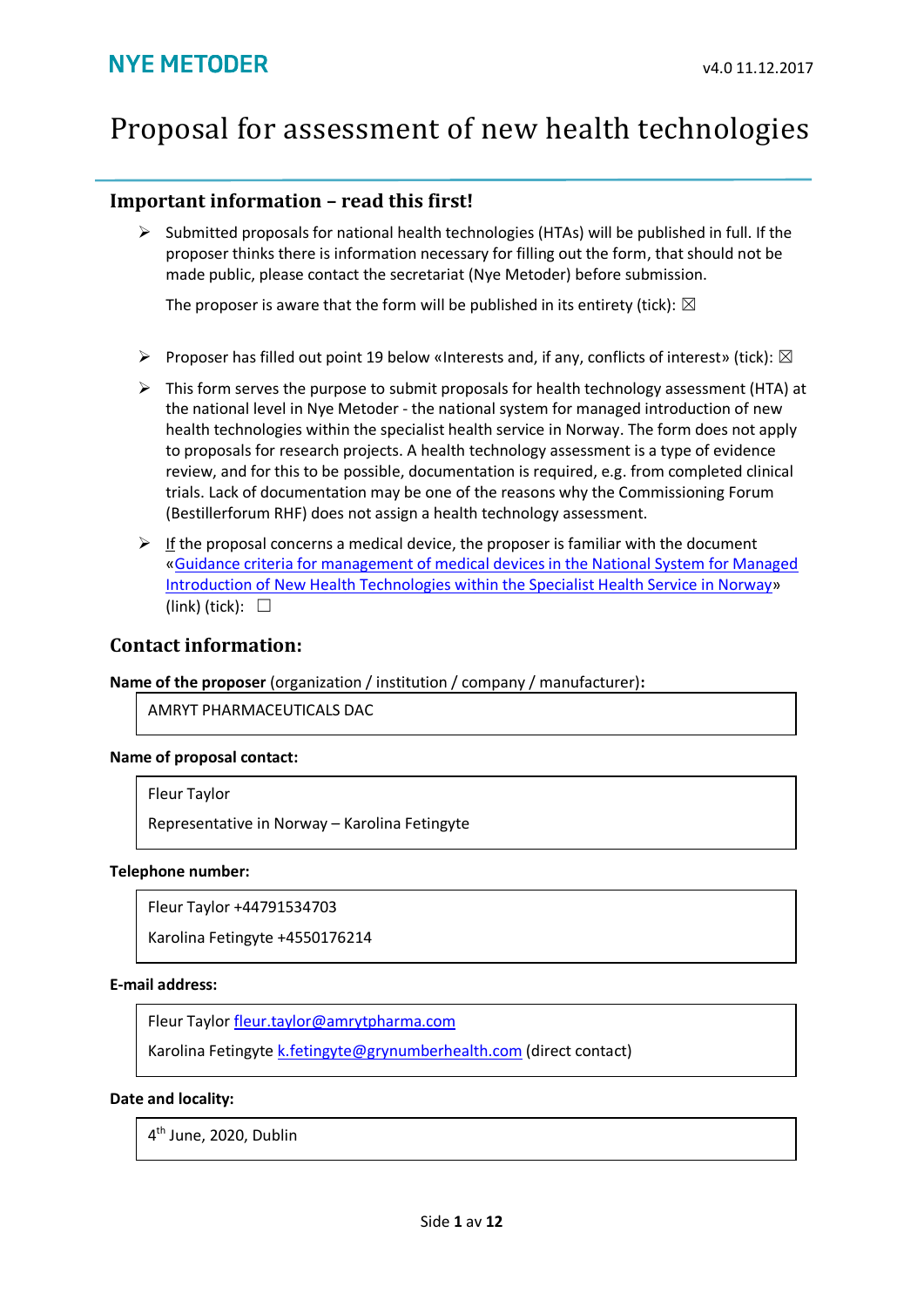1. Proposer's title on the proposal: \*

\*This may be changed during the course of the process"

Metreleptin (Myalepta) for patients with lipodystrophy (LD)

2. Brief description of the health technology proposed to be considered:

Myalepta is a recombinant human leptin analogue in the form of a powder for solution for self-administered subcutaneous injection. Myalepta is indicated as an adjunct to diet as a replacement therapy to treat the complications of leptin deficiency in lipodystrophy (LD) patients:

- with confirmed congenital generalized LD (*Berardinelli-Seip syndrome*) or acquired generalized LD (*Lawrence syndrome*) in adults and children 2 years of age and above
- with confirmed familial partial LD or acquired partial LD (*Barraquer-Simons syndrome*), in adults and children 12 years of age and above for whom standard treatments have failed to achieve adequate metabolic control.
- 3. Brief description of current standard of care (SOC) (Which health technology (ies) are currently used. What is the status of the technology (ies)? Whether it provides curative treatment, life extension, etc.)

Will the proposed technology replace or be a supplement to today's SOC?

There is no curative therapy for lipodystrophy (LD), the current best supportive care is to manage the metabolic complications of LD with lifestyle modification (i.e. diet and exercise) and conventional pharmacotherapy for specific symptomatic treatment (e.g. antihyperglycemic and lipid-lowering medications). Conventional pharmacotherapy is unlicensed in LD.

Myalepta is licensed as an adjunct to diet as a replacement therapy to treat the complications of leptin deficiency in lipodystrophy patients.

Lipodystrophy patients are generally refractory to conventional treatments, especially antihyperglycaemic agents, resulting in the use of very high insulin doses. This leaves patients at higher risk of disease complications across multiple organs and premature mortality.

In NIH studies 991265/20010769, GL patients treated with Myalepta were able to stop background therapy for diabetes (41% insulin, 22% OAD) and hypertriglyceridemia (24%).

| 4. This proposal concerns:                                      | Yes         | No.         |
|-----------------------------------------------------------------|-------------|-------------|
| A brand new and innovative health technology                    | ⊠           |             |
| Anew application, or a new indication for an established method |             | $\boxtimes$ |
| A comparison between several methods                            |             | $\boxtimes$ |
| A technology that is already in use                             | $\bowtie$   |             |
| If yes – technology used in clinical practice                   | $\boxtimes$ |             |
| If yes - technology used in research/clinical trials            |             | $\bowtie$   |
| A re-evaluation of technology used in clinical practice         |             | ⋉           |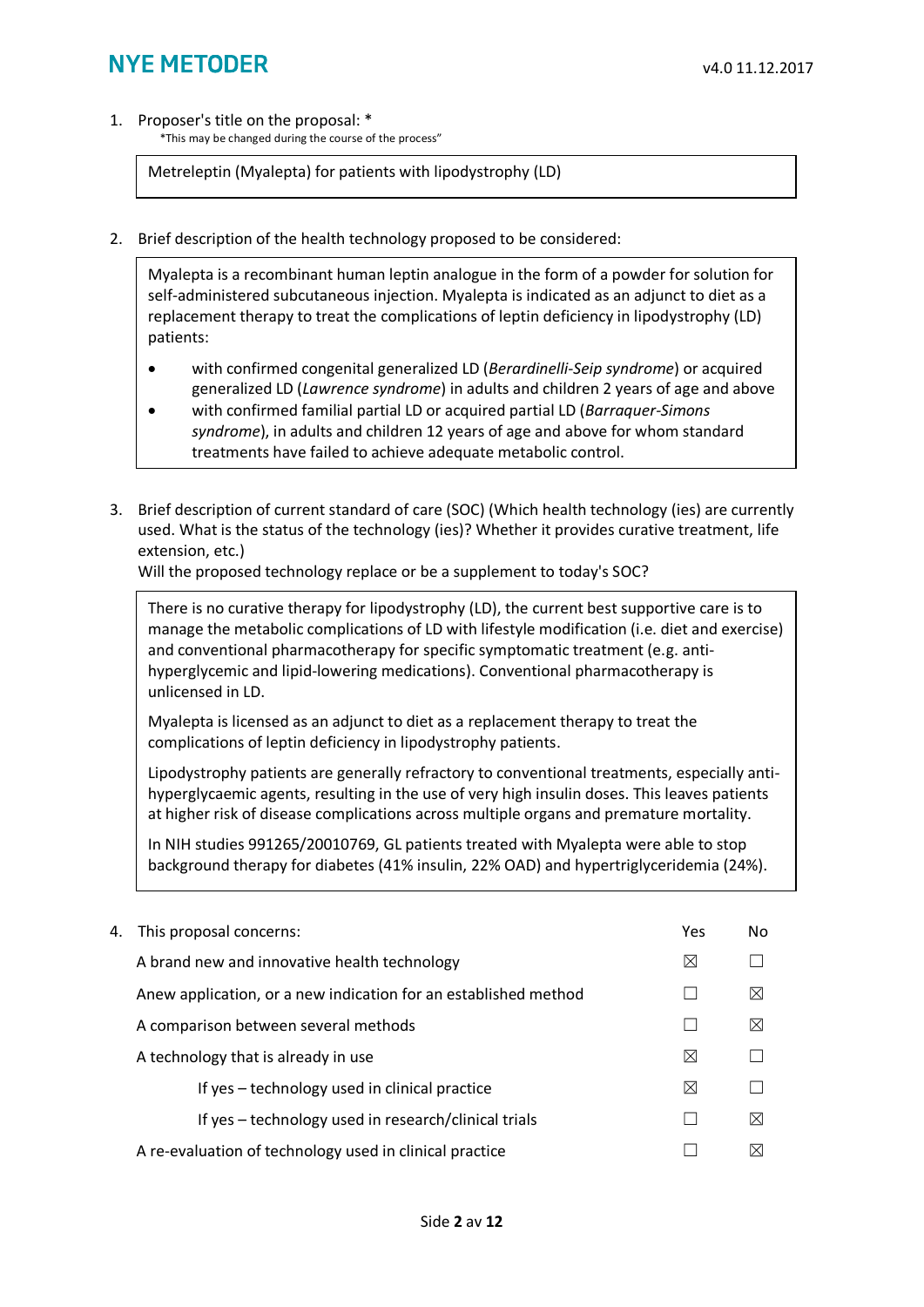| The technology is relevant for disinvestment                     |           |
|------------------------------------------------------------------|-----------|
| "Please include further details about any use of the technology" |           |
|                                                                  |           |
|                                                                  |           |
|                                                                  |           |
|                                                                  |           |
|                                                                  |           |
| 5. This health technology involves (Multiple ticks are possible) |           |
| Pharmaceutical                                                   | $\bowtie$ |
| Medical device/IVD medical device that is CE-marked*             |           |
|                                                                  |           |

"\*If the technology is CE-marked: What is it CE- marked as and for which indication? Please describe"

| Medical device/IVD medical device that is not CE-marked                                |  |
|----------------------------------------------------------------------------------------|--|
| Procedure                                                                              |  |
| Screening                                                                              |  |
| Highly specialized services / national offers                                          |  |
| Organization of the health services                                                    |  |
| Other (describe)                                                                       |  |
| "If relevant, please include who should be responsible for developing the technology." |  |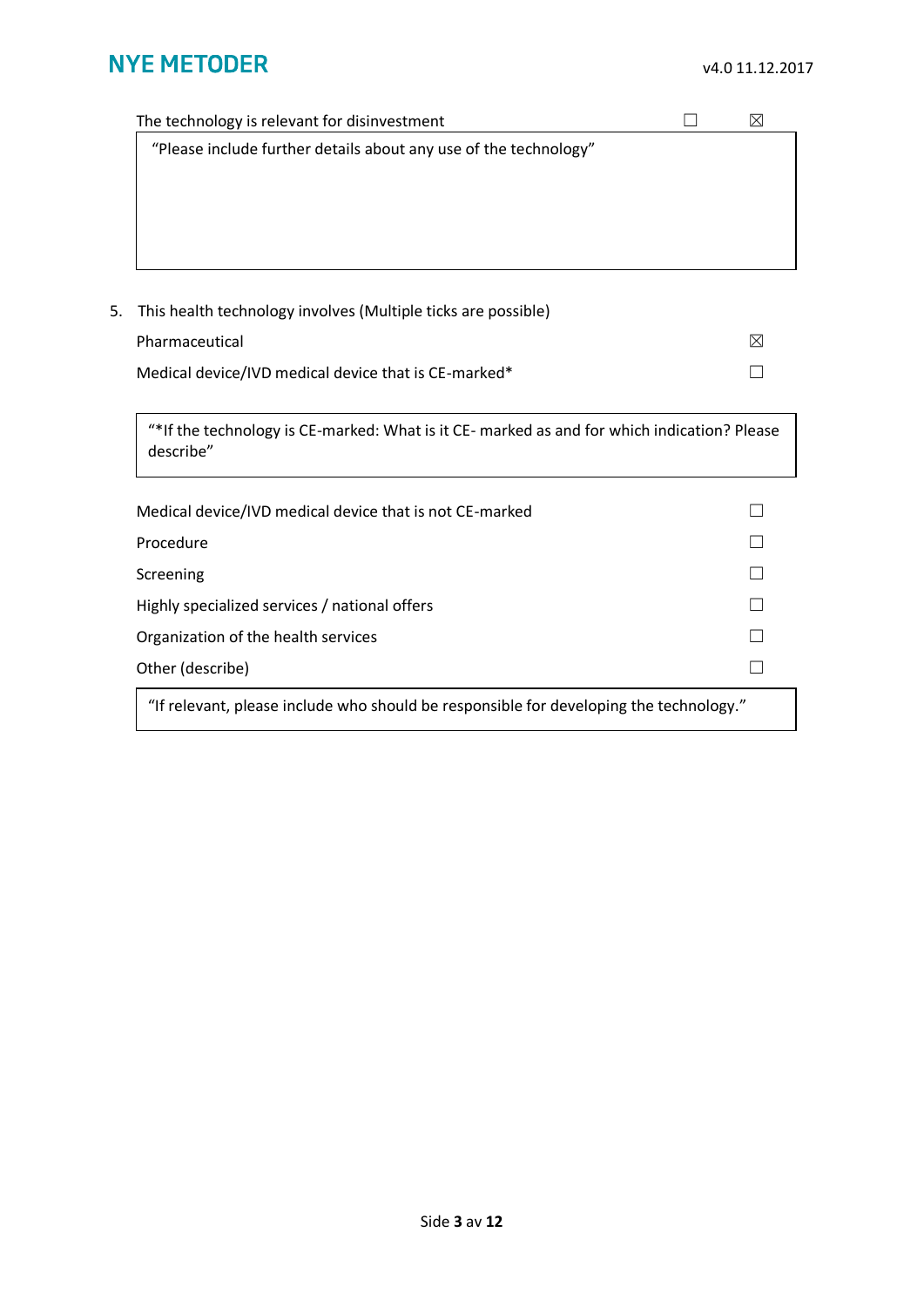6. Application of the technology:

| Prevention                 |  |
|----------------------------|--|
| Assessment and diagnostics |  |
| Treatment                  |  |
| Rehabilitation             |  |
| Specialist health care     |  |
| Primary health care        |  |

Myalepta is indicated as an adjunct to diet as a replacement therapy to treat the complications of leptin deficiency in lipodystrophy (LD) patients:

• with confirmed congenital generalized LD (Berardinelli-Seip syndrome) or acquired generalized LD (Lawrence syndrome) in adults and children 2 years of age and above

• with confirmed familial partial LD or acquired partial LD (Barraquer-Simons syndrome), in adults and children 12 years of age and above for whom standard treatments have failed to achieve adequate metabolic control.

| 7. Responsibility for funding                                                                                                                                 | Yes | Nο |
|---------------------------------------------------------------------------------------------------------------------------------------------------------------|-----|----|
| Is the specialized health service responsible for financing<br>the technology today?<br>May the specialized health service become responsible for funding the |     |    |
| health technology?                                                                                                                                            | ⋈   |    |

In Norway, there are currently 3 patients diagnosed with GL. No patients have been diagnosed with PL.

8. Is the technology mentioned in the national guidelines or action programs prepared by the Norwegian Directorate of Health? The Manuscript of Manuscript of Health? The West No. 2012. No

 $\square$   $\square$ 

There are no specific guidelines in Norway for the treatment of lipodystrophy.

However, there are multi national and multi-society guidelines "The Diagnosis and Management of Lipodystrophy Syndromes: A Multi-Society Practice Guideline" by R.Brown 2016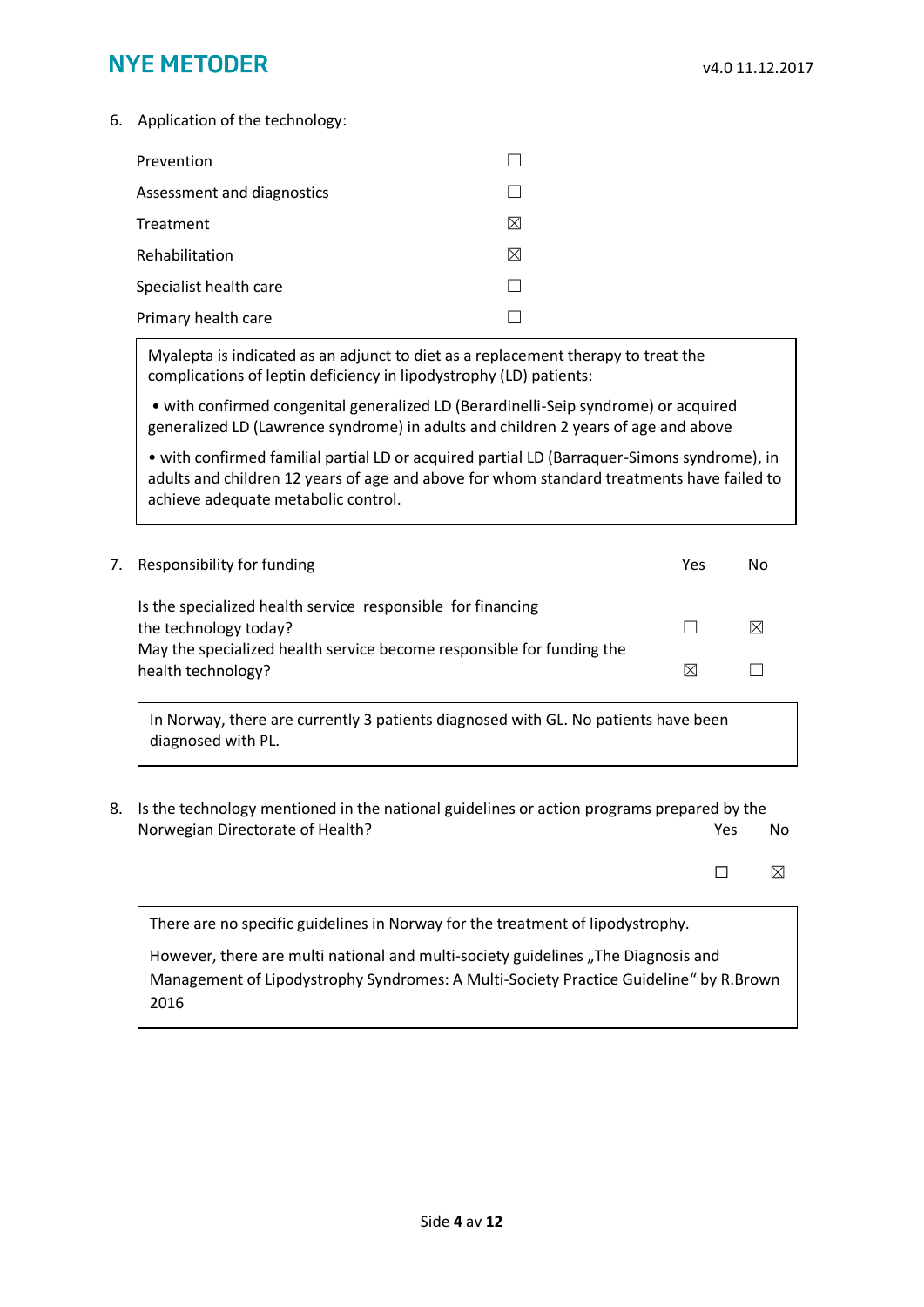9. Does the technology involve the use of radiation (ionizing/ non- ionizing)? Yes No

☐ ☒

"Give a short description of type of radiation source, device and degree of radiation exposure"

10. Which discipline(s) does the health technology apply to, and which patients are affected? (Could the health technology also affect other groups (e.g. health personnel or relatives)?)

Key medical specialists involved in diagnosis and management of lipodystrophy include endocrinologists and pediatric endocrinologists. Diabetologists, cardiologists, lipidologists, hepatologists, dieticians etc. may also be involved.

There are 3 diagnosed generalized lipodystrophy (GL) patients in Norway

11. Which aspects are relevant to the assessment? (Multiple ticks are possible)

| Clinical efficacy           |  |
|-----------------------------|--|
| Safety/adverse effects      |  |
| Costs/resource use          |  |
| Cost-effectiveness          |  |
| Organizational consequences |  |
| Ethical                     |  |
| Legal                       |  |

12. Please suggest the main scope/objective for the health technology assessment, as well as secondary scopes/objectives (in compliance with question 10). For those familiar with "PICO" (Patient, Intervention, Comparator, Outcome) – please include tentative suggestions for PICO.

Patients: 3 patients with generalised lipodystrophy.

Intervention: Metreleptin (Myalepta) powder for solution for subcutaneous injection.

Comparison: Myalepta is the first leptin replacement therapy and the only authorised treatment which addresses the multiple complications of leptin deficiency in lipodystrophy.

Outcome: Improvements in hypertriglyceridemia, glycaemic control and liver volume.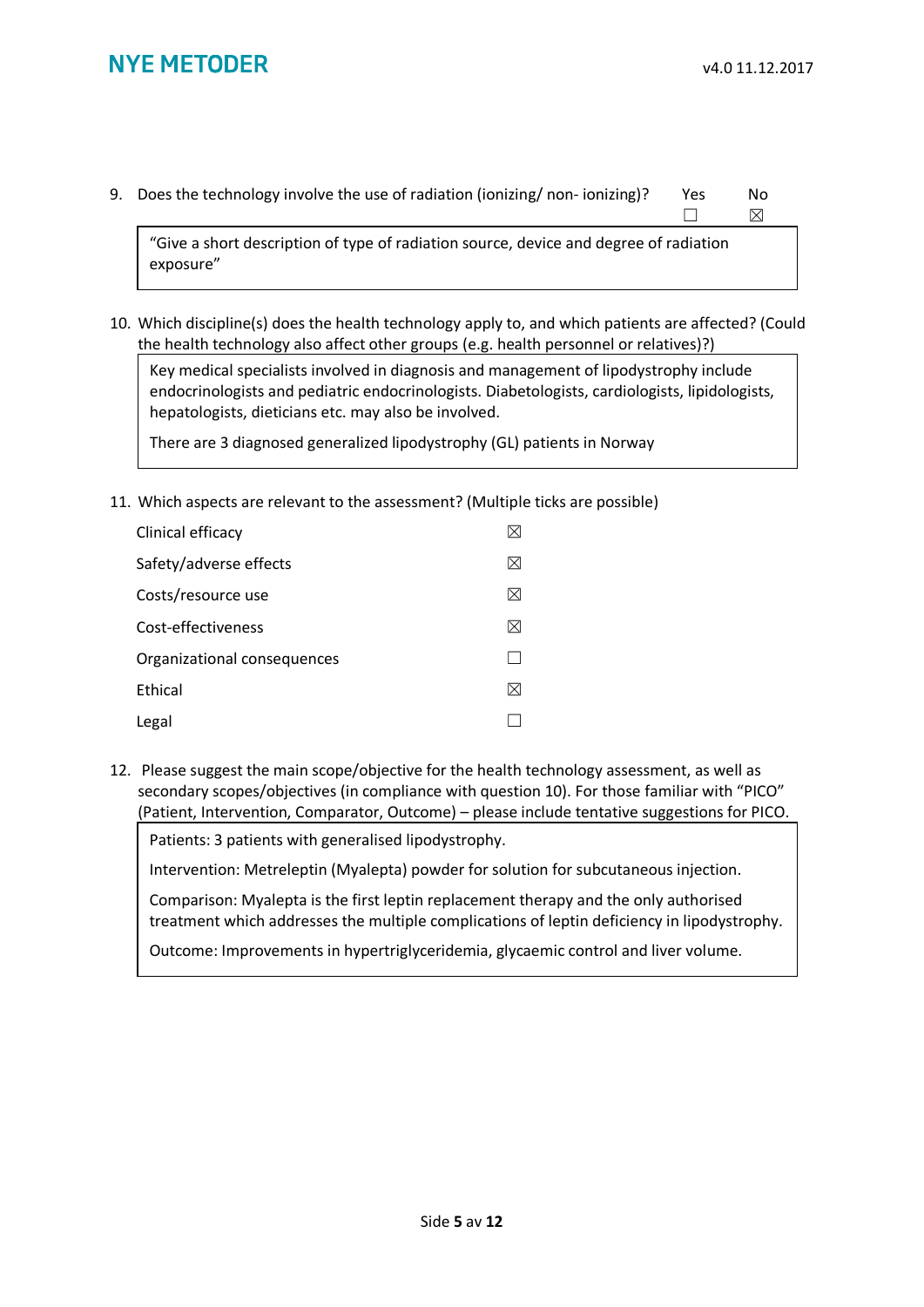13. Please give a brief explanation of why it is important that the health technology assessment proposed should be conducted.

Metreleptin (recombinant human methionyl leptin) is an analogue of the human hormone leptin with the addition of a methionine residue at its amino terminus leading to a prolonged half-life. Lipodystrophy is an ultra-rare but potentially life-threatening disease characterised by complete or partial loss or absence of subcutaneous adipose tissue which causes two major issues: a reduction of the fat storage capacity as well as leptin deficiency. As a consequence, lipodystrophy patients suffer from ectopical fat accumulation in nonadipose tissues such as the liver and the musculature. The storage of free fatty acids in organs and the musculature is lipotoxic and leads to severe organ damage and insulin resistance. Adipose tissue, the primary source for leptin, plays a key role in energy metabolism and insulin sensitivity through the control of lipid and glucose metabolism, which is regulated via the secretion of leptin (1).

Metreleptin binds to and activates the human leptin receptor, belonging to the Class I cytokine family of receptors, these signals through the JAK/STAT transduction pathway. It acts via multiple mechanisms to decrease glucose, triglyceride and other lipid intermediates, thus reducing their accumulation in tissues such as liver and muscle and ameliorating severe insulin resistance. As such, this improves hyperglycaemia and hypertriglyceridaemia (2), and thus reducing the risk and slowing the progression of associated diseases and complications such as heart disease, liver disease, renal failure, pancreatitis and insulin resistance.

The current management paradigm for patients with lipodystrophy has been focused upon symptom management via standard of care including diet and exercise, conventional therapies for hyperglycaemia and hypertriglyceridaemia. Lipodystrophy patients are usually refractory to conventional treatments, especially anti-hyperglycaemic agents, resulting in the use of very high insulin doses. This leaves patients at higher risk of disease complications across multiple organs and premature mortality.

Metreleptin has the potential to provide significant benefit to patients with lipodystrophy compared with existing symptomatic treatments because it is the first and only licenced treatment that addresses the cause of the underlying disease (i.e. leptin deficiency). Metreleptin is a leptin analogue, replacing leptin in the body, restoring metabolic pathways, and thus increasing fat breakdown in the blood, muscles and liver, thereby correcting some abnormalities in patients with lipodystrophy including insulin resistance and organ damage (2). As such*,* metreleptin holds the potential to halt and slow disease progression, reducing the risk of complications such as pancreatitis and premature mortality.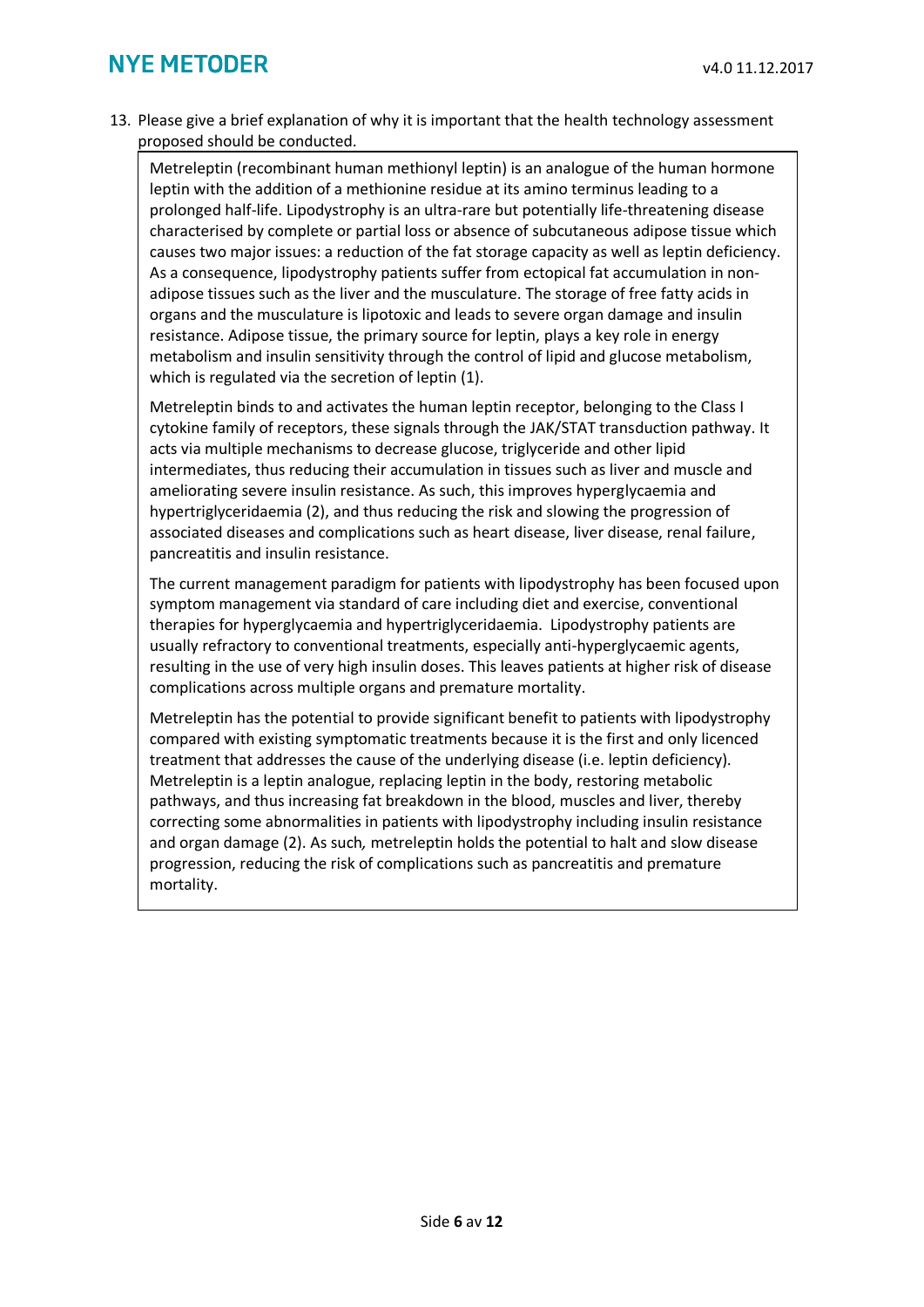14. Please comment on the technology that is proposed to be assessed with regard to the following points:

The severity of the disease/condition the health technology targets

Lipodystrophy is an ultra-rare, complex, and clinically heterogenous disorder associated with severe metabolic comorbidities including hard to treat diabetes, hypertriglyceridaemia, and organ damage which can lead to premature mortality, and other co-morbidities such as insatiable hunger, pain, fatigue and reduced quality of life (1,4). It is characterised by complete or partial loss or absence of subcutaneous adipose tissue (1,3,4) resulting in reduced fat storage capacity and leptin deficiency. As a consequence, patients experience a complex range of conditions, including ectopic fat accumulation in non-adipose tissues, such as organs (e.g. liver, heart, pancreas) and muscles, insulin resistance and severe hypertriglyceridaemia (1,4,5). Patients are, as a result, at high risk of developing life-threatening complications across multiple organs such as pancreatitis and organ failure and premature mortality (4,5). In a systematic review, the mean age of death is 12.5 years for patients with Congenital Generalised Lipodystrophy (CGL), 32.2 years for Acquired Generalised Lipodystrophy (AGL), 27.8 years for Familial Partial Lipodystrophy (FPL) and 22.7 years for Acquired Partial Lipodystrophy (APL) (5).

Leptin is produced by adipose tissue and plays an essential role in energy homeostasis, neuro-endocrinology, and metabolism (4). Leptin deficiency manifests as a multitude of metabolic defects such as insulin resistance and hyperglycaemia leading to hard-to-treat diabetes and hypertriglyceridaemia (6). These metabolic defects are distressing, severely affecting patients' quality of life, and can lead to further, potentially life-threatening, complications such as cardiovascular disease, nephropathy, kidney disease, pancreatitis and liver conditions such as non-alcoholic fatty liver disease (NAFLD), steatohepatitis and cirrhosis (3,7).

As well as facing the multiple complications associated with the disease, people affected by lipodystrophy suffer from uncontrollable hunger, an altered physical appearance which many patients suggest can be even more distressing for patients than metabolic complications such as insulin resistance and diabetes.

Lipodystrophy poses a severe impact on quality of life and reduces life expectancy, with some patients not living past childhood.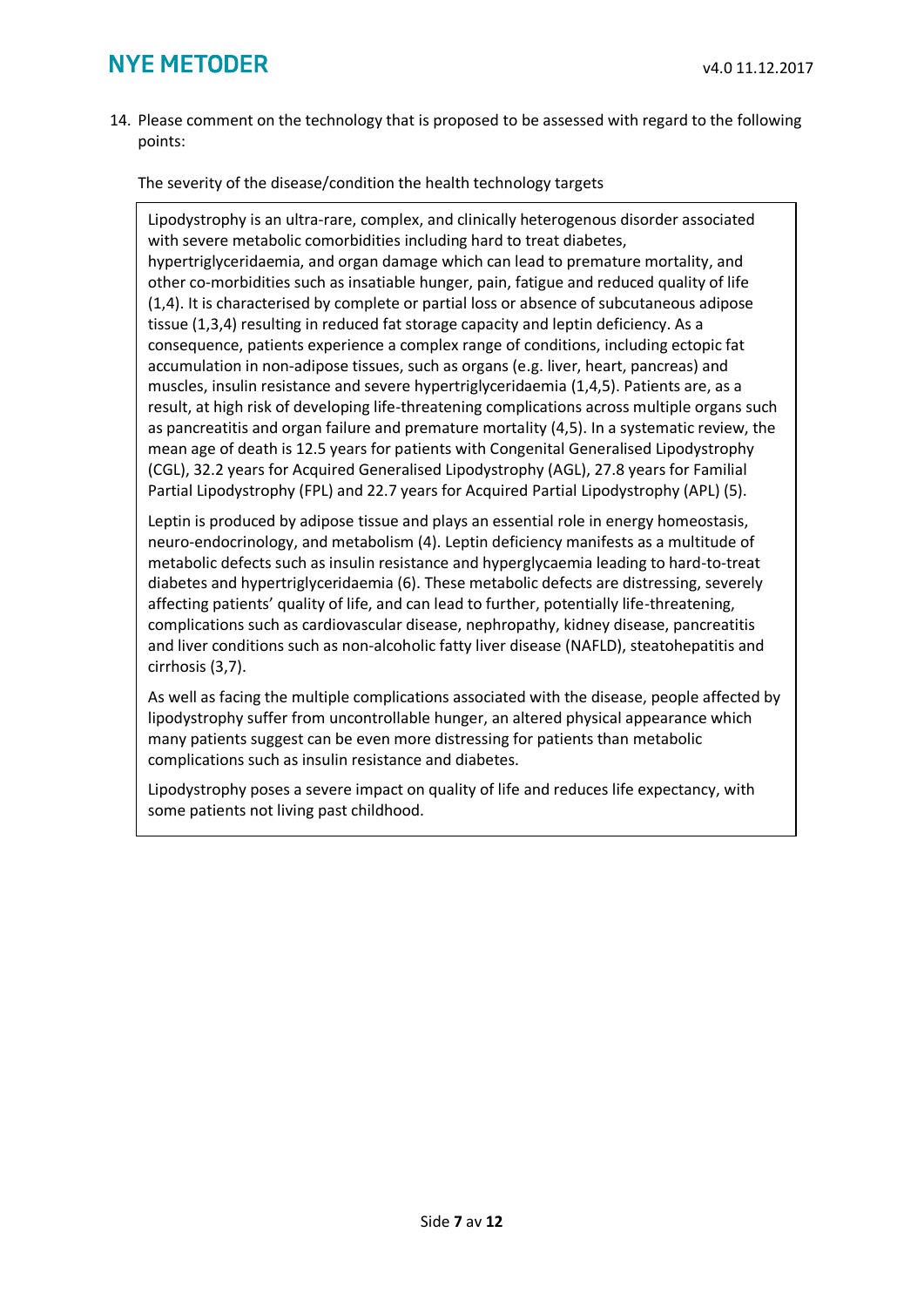#### Expected effect

Sustained improvements in hypertriglyceridaemia, glycaemic control and liver volume.

A minimum clinical response was defined by the European Medicines Agency (EMA) and is addressed in the SmPC as at least:

- 0.5% HbA1c reduction and/or 25% reduction in insulin requirements and / or
- 15% reduction in triglycerides (TGs)

Metreleptin has been shown to improve metabolic status such as high triglyceride and HbA1c levels unresponsive to other treatments. In the NIH studies 991265/20010769, clinically meaningful and statistically significant improvements in HbA1c were demonstrated in addition to baseline therapy: mean actual change in HbA1c from Baseline to Month 12 was -2.2% (p<0.001) for Generalised Lipodystrophy (GL) patients and -0.9% (p<0.001) for patients in the Partial Lipodystrophy (PL) subgroup, corresponding to indicated PL population for metreleptin. HbA1c reductions of this magnitude are associated with significant reductions in clinical complications associated with hyperglycaemia; results of the UK Prospective Diabetes Study (UKPDS) conducted in over 4,500 patients showed that each 1% reduction in HbA1c was associated with a statistically significant 21% reduction in risk of death due to diabetes, 14% reduction in risk for myocardial infarction, and 37% reduction in risk for microvascular complications. By extension, the HbA1c reductions achieved by metreleptin treatment reduces the risk of the micro and macrovascular complications associated with diabetes, thereby improving the QoL of patients.

Elevated triglyceride levels are a known risk factor for cardiovascular disease and pancreatitis. Metreleptin was associated with clinically meaningful and statistically significant improvements in hypertriglyceridaemia: the mean percent change in triglycerides from Baseline to Month 12 was -32.1% (p=0.001) for the GL group and -37.4% (p<0.001) in the PL subgroup (excluding one outlying noncompliant patient). These improvements in triglyceride levels are likely to reduce the risk of developing cardiovascular disease and have been shown to dramatically reduce the risk of pancreatitis.

The improvements in HbA1c and triglycerides occurred in some patients despite reductions in or even discontinuation of the use of antidiabetic medications (insulin, orally administered agents, or both) and/or lipid lowering medications. This suggests metreleptin offers the potential to reduce the burden of diabetes and/or hypertriglyceridaemia management itself, on both the patient (e.g. reducing pill burden) and the health service.

Metreleptin is also associated with improvements in lipodystrophy associated liver disease. Significant improvements in steatosis, ballooning injury and non-alcoholic steatohepatitis (NASH) scores have been reported as a result of metreleptin (6). NASH, a frequent condition in lipodystrophy patients, is commonly associated with elevated measurements of liver function, such as ALT, AST and liver volume. Thus, these markers are useful surrogates for NASH. Accordingly, metreleptin is associated with reductions in ALT, AST and liver volume.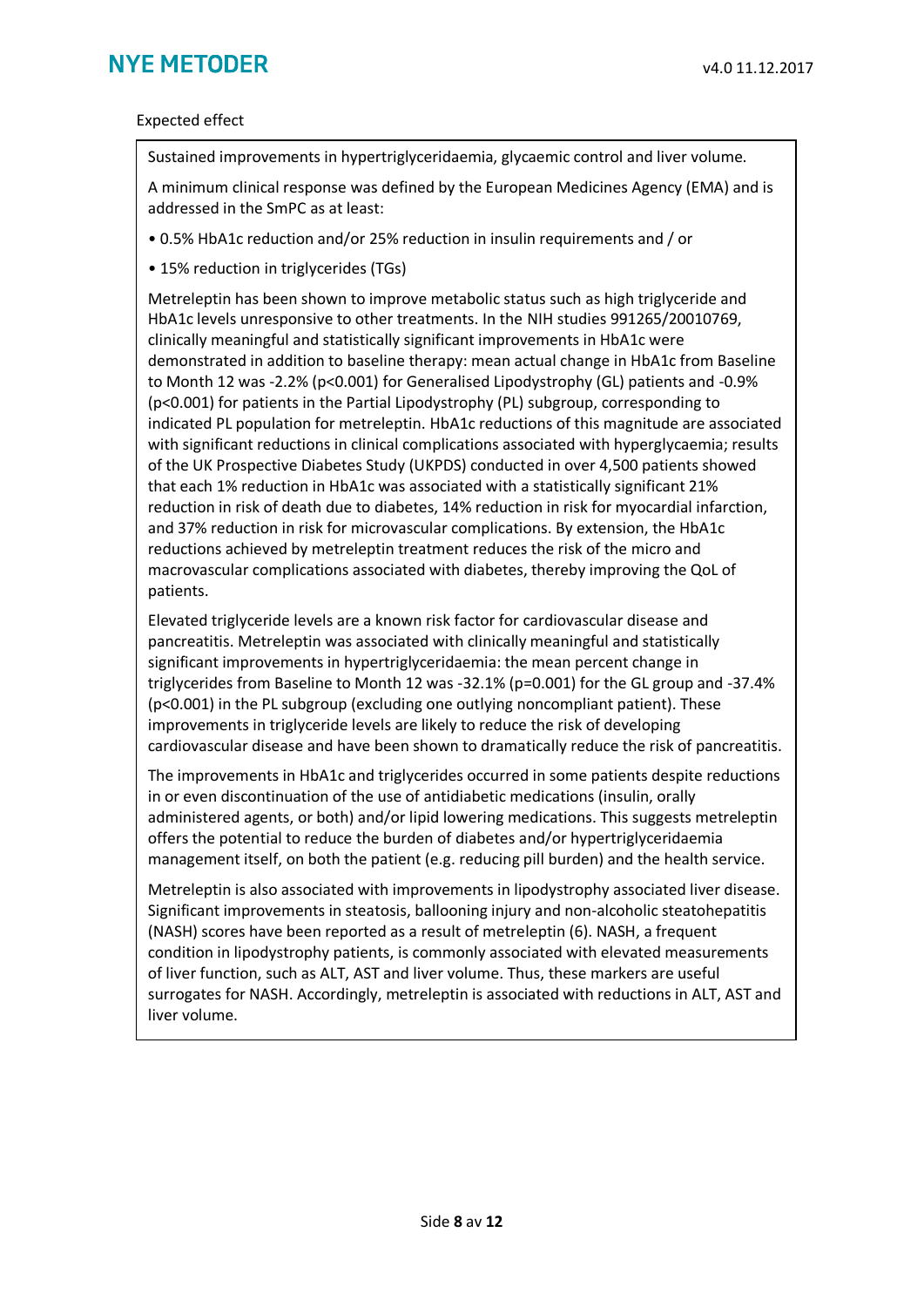Safety

The EMA EPAR reports the overall safety profile of metreleptin is considered acceptable (2)

The most frequently occurring adverse reactions from the clinical studies were hypoglycaemia (14%) and weight decreased (17%).

Key risks associated with Myalepta include:

● Hypoglycaemia with concomitant use of insulin and other anti-diabetics.

Metreleptin may decrease insulin resistance in diabetic patients, resulting in hypoglycaemia in patients with lipodystrophy and co-existing diabetes. Hypoglycaemia, deemed as related to metreleptin treatment, occurred in 14.2% of patients studied. All reports of hypoglycaemia in patients with GL and in the PL subgroup, have been mild in nature with no pattern of onset or clinical sequelae. Generally the majority of events could be managed by food intake with only relatively few modifications of anti-diabetic medicine dosage occurring (2).

● Acute pancreatitis associated with abrupt discontinuation of Myalepta.

One of the primary metabolic abnormalities in patients with lipodystrophy is severe hypertriglyceridaemia, which can result in life-threatening bouts of acute pancreatitis. In study NIH 991265/20010769, where medical history was more consistently recorded than in study FHA101, 31% of patients (33 of 107) reported a history of pancreatitis .

Across the 148 patients included in both lipodystrophy studies, 6 (4%) patients (4 with GL and 2 with PL), experienced treatment-emergent pancreatitis. All patients had a history of pancreatitis and hypertriglyceridaemia so were predisposed to recurrent episodes of recurrent pancreatitis. One of the patients who developed septic shock concurrent with pancreatitis died; the other 5 patients recovered and continued treatment (2). Abrupt interruption and/or non-compliance with metreleptin dosing was suspected to have contributed to the occurrence of pancreatitis in several of these patients. The mechanism for pancreatitis in these patients was presumed to be return of hypertriglyceridaemia and therefore increased risk of pancreatitis in the setting of discontinuation of effective therapy for hypertriglyceridaemia (2).

● Unplanned pregnancy due to improvement of hormonal dysfunction with Myalepta.

● Medication errors as a result of reconstitution or administration.

● Potentially Serious Adverse Drug Reactions, including T cell lymphomas, serious and severe infections secondary to neutralising antibodies and hypersensitivity reactions (2,9).

Total number of patients in Norway the health technology is applicable to

3 GL patients diagnosed in Norway

Consequences for resource use in the public health service

"Click in the field and type"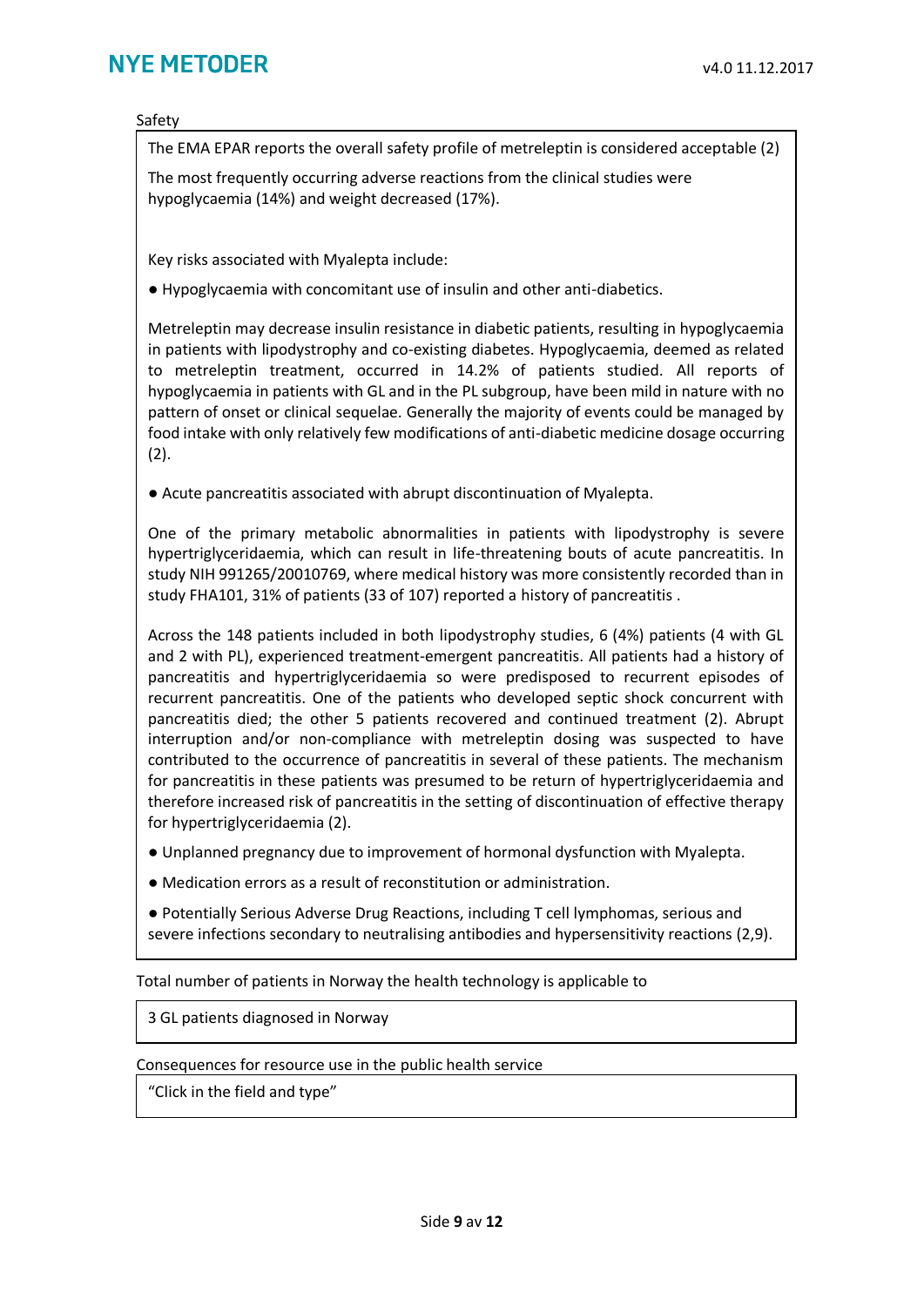Need for revision of existing national guidelines or preparation of new guidelines

"Click in the field and type"

15. Please provide references to documentation of the health technology's effect and safety (i.e. previous technology assessments). (Up to 10 key references can be provided, please do not send attachments in this step of the process):

1. Rodriguez A.J., Mastronardi C.A., Paz-Filho G.J. New advances in the treatment of generalized lipodystrophy: Role of metreleptin. Ther Clin Risk Manage. 2015;11((Rodriguez A.J.) Department of Medicine, Monash Medical Centre, Clayton, VIC, Australia):1391–400.

2. Myalepta : EPAR - Product Information [Internet]. European Medicines Agency Europe; 2018 [cited 2020 Jan 15]. Available from:

[https://www.ema.europa.eu/en/documents/product-information/myalepta-epar-product](https://www.ema.europa.eu/en/documents/product-information/myalepta-epar-product-information_en.pdf)[information\\_en.pdf](https://www.ema.europa.eu/en/documents/product-information/myalepta-epar-product-information_en.pdf)

3. Rodríguez AJ, Neeman T, Giles AG, Mastronardi CA, Paz Filho G. Leptin replacement therapy for the treatment of non-HAART associated lipodystrophy syndromes: a metaanalysis into the effects of leptin on metabolic and hepatic endpoints. Arq Bras Endocrinol Metabol. 2014 Nov;58(8):783–97.

4. Rebecca J. Brown, David Araujo-Vilar, Pik To Cheung, David Dunger, Abhimanyu Garg, Michelle Jack, Lucy Mungai, Elif A. Oral, Nivedita Patni, Kristina I. Rother, Julia von Schnurbein, Ekaterina Sorkina, Takara Stanley, Corinne Vigouroux, Martin Wabitsch, Rachel Williams, Tohru Yorifuji. The Diagnosis and Management of Lipodystrophy Syndromes: A Multi-Society Practice Guideline. The Journal of Clinical Endocrinology & Metabolism. 2016; 101 (12): 4500–4511.

5. Gupta N., Asi N., Farah W., Almasri J., Barrionuevo P., Alsawas M., et al. Clinical features and management of non-HIV-related lipodystrophy in children: A systematic review. J Clin Endocrinol Metab. 2017;102(2):363–74.

6. Kassai A, Muniyappa R, Levenson A, Walter M, Abel B, Ring M, et al. Effect of leptin administration on circulating apolipoprotein CIII levels in patients with lipodystrophy. Journal of clinical endocrinology and metabolism. 2016;101(4):1790‐1797.

7. Safar Zadeh E., Lungu A.O., Cochran E.K., Brown R.J., Ghany M.G., Heller T., et al. The liver diseases of lipodystrophy: The long-term effect of leptin treatment. J Hepatol. 2013;59(1):131–7.

8. Brown R.J., Oral E.A., Cochran E., Araújo-Vilar D., Savage D.B., Long A., et al. Long-term effectiveness and safety of metreleptin in the treatment of patients with generalized lipodystrophy. Endocrine. 2018;60(3):479–89.

9. Deeks E. Metreleptin in lipodystrophy: a profile of its use. Drugs & Therapy Perspectives. 2019;35:201–208.

10. Oral EA, Gorden P, Cochran E, Araújo-Vilar D, Savage DB, Long A, Fine G, Salinardi T, Brown RJ. Long-term effectiveness and safety of metreleptin in the treatment of patients with partial lipodystrophy. Endocrine. 2019;64(3):500-511.